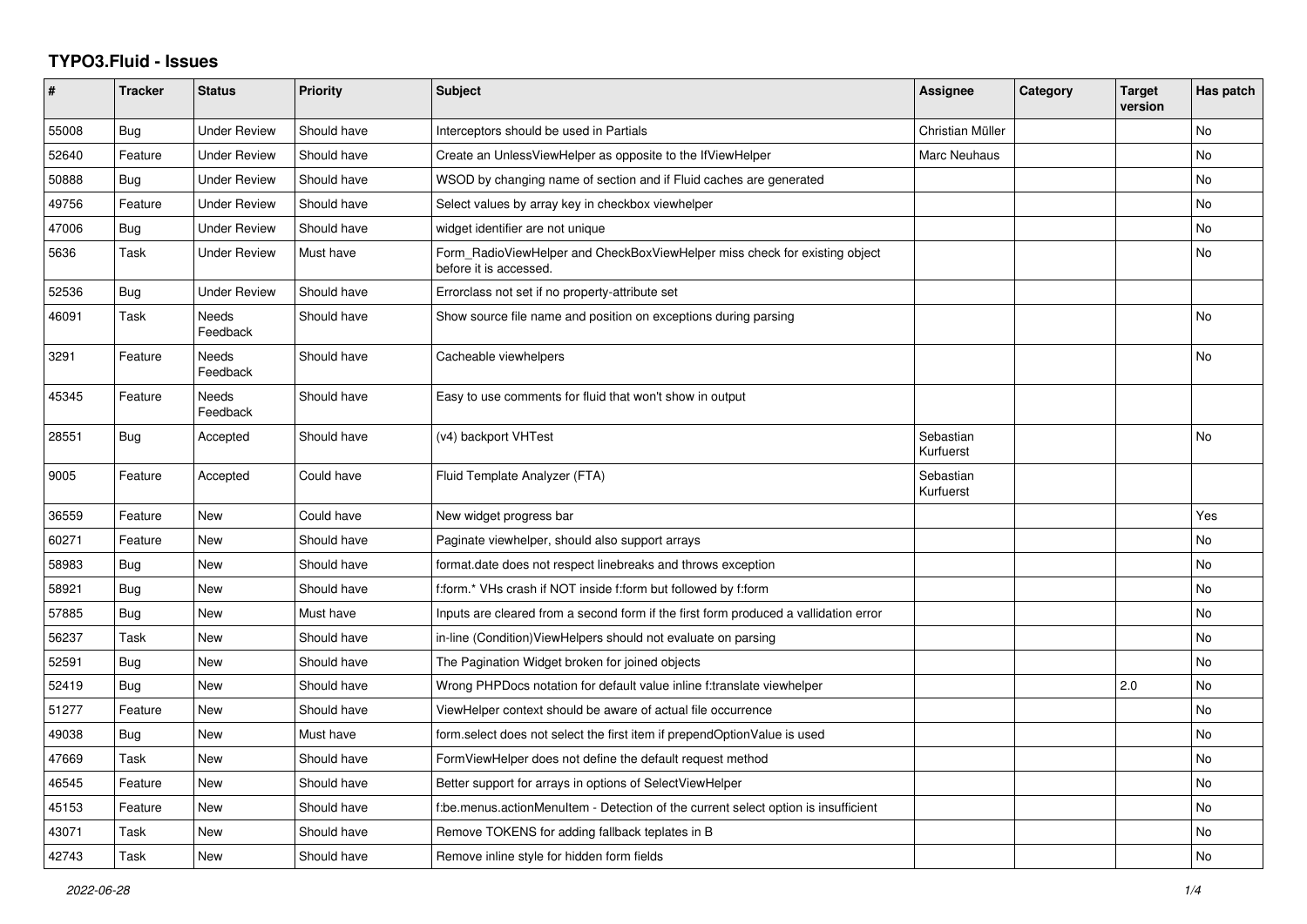| #     | <b>Tracker</b> | <b>Status</b>       | <b>Priority</b> | <b>Subject</b>                                                                                              | <b>Assignee</b>        | Category | <b>Target</b><br>version | Has patch |
|-------|----------------|---------------------|-----------------|-------------------------------------------------------------------------------------------------------------|------------------------|----------|--------------------------|-----------|
| 42397 | Feature        | New                 | Should have     | Missing viewhelper for general links                                                                        |                        |          |                          | <b>No</b> |
| 40081 | Feature        | New                 | Should have     | Allow assigned variables as keys in arrays                                                                  |                        |          |                          | No        |
| 38130 | Feature        | New                 | Should have     | Checkboxes and multiple select fields should have an assignable default value                               |                        |          |                          | No        |
| 37095 | Feature        | New                 | Should have     | It should be possible to set a different template on a Fluid TemplateView inside an<br>action               | Christopher<br>Hlubek  |          |                          | No        |
| 33215 | Feature        | <b>New</b>          | Should have     | RFC: Dynamic values in ObjectAccess paths                                                                   |                        |          |                          | <b>No</b> |
| 28554 | Bug            | New                 | Should have     | (v4) implement feature flag to disable caching                                                              |                        |          |                          | No        |
| 28553 | Bug            | New                 | Should have     | improve XHProf test setup                                                                                   |                        |          |                          | No        |
| 28552 | Bug            | New                 | Should have     | (v5) write ViewHelper test for compiled run; adjust functional test to do two passes<br>(uncached & cached) |                        |          |                          | No        |
| 28550 | Bug            | New                 | Should have     | (v4) make widgets cacheable, i.e. not implement childnodeaccess interface                                   |                        |          |                          | No        |
| 28549 | Bug            | <b>New</b>          | Should have     | make widgets cacheable, i.e. not implement childnodeaccess interface                                        |                        |          |                          | No        |
| 48355 | Feature        | New                 | Could have      | Assign output of viewhelper to template variable for further processing.                                    |                        |          |                          |           |
| 13045 | Bug            | <b>New</b>          | Should have     | Entity decode of strings are different between if-conditions and output of variable                         |                        |          |                          |           |
| 9514  | Feature        | <b>New</b>          | Should have     | Support explicit Array Arguments for ViewHelpers                                                            |                        |          |                          |           |
| 51239 | Bug            | <b>Under Review</b> | Must have       | AbstractViewHelper use incorrect method signature for "\$this->systemLogger->log()"                         | Adrian Föder           | Core     |                          | Yes       |
| 46257 | Feature        | <b>Under Review</b> | Should have     | Add escape sequence support for Fluid                                                                       |                        | Core     |                          | No        |
| 33394 | Feature        | Needs<br>Feedback   | Should have     | Logical expression parser for BooleanNode                                                                   | <b>Tobias Liebig</b>   | Core     |                          | No        |
| 32035 | Task           | New                 | Should have     | Improve fluid error messages                                                                                |                        | Core     |                          | Yes       |
| 7608  | Feature        | New                 | Could have      | Configurable shorthand/object accessor delimiters                                                           |                        | Core     |                          | Yes       |
| 62346 | Feature        | New                 | Could have      | f:comment should have high precende                                                                         |                        | Core     | 3.x                      | No        |
| 39990 | Bug            | New                 | Should have     | Same form twice in one template: hidden fields for empty values are only rendered<br>once                   |                        | Core     |                          | No        |
| 33551 | Bug            | New                 | Must have       | View helper values break out of a partial scope                                                             | Sebastian<br>Kurfuerst | Core     |                          | <b>No</b> |
| 30555 | Feature        | New                 | Could have      | Make TagBuilder more extensible                                                                             |                        | Core     |                          | No        |
| 27607 | Bug            | New                 | Must have       | Make Fluid comparisons work when first element is STRING, second is NULL.                                   |                        | Core     |                          | No        |
| 12863 | Bug            | New                 | Should have     | Attributes of a viewhelper can't contain a '-'                                                              | Sebastian<br>Kurfuerst | Core     |                          | No        |
| 10472 | Feature        | New                 | Could have      | Fluid Standalone distribution                                                                               |                        | Core     |                          | No        |
| 3481  | Bug            | New                 | Should have     | Use ViewHelperVariableContainer in PostParseFacet                                                           |                        | Core     |                          | No        |
| 4704  | Feature        | New                 | Should have     | Improve parsing exception messages                                                                          |                        | Core     |                          |           |
| 1907  | Feature        | New                 | Could have      | Default values for view helpers based on context                                                            |                        | Core     |                          |           |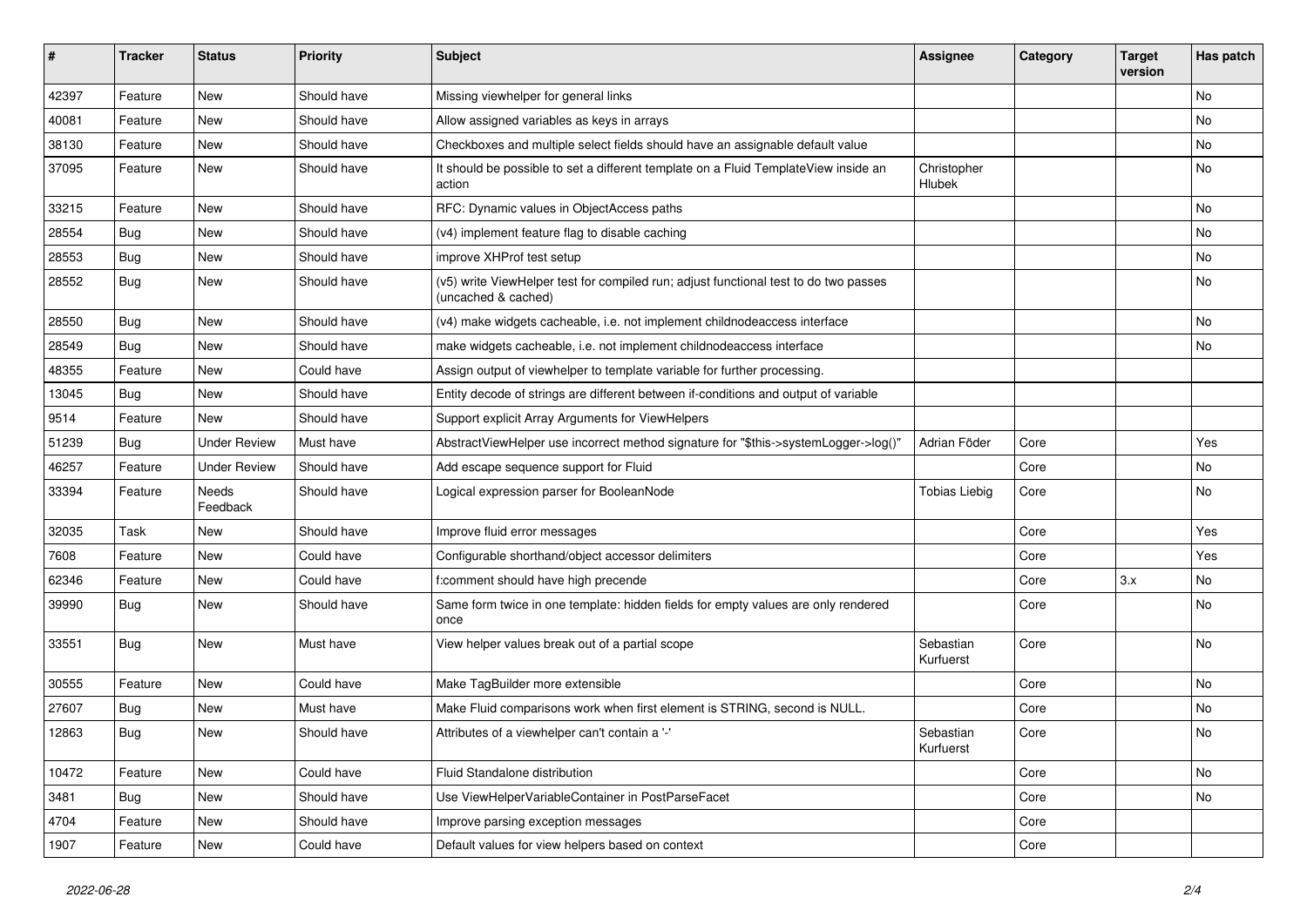| $\#$  | <b>Tracker</b> | <b>Status</b>            | <b>Priority</b> | <b>Subject</b>                                                                   | <b>Assignee</b>             | Category           | <b>Target</b><br>version | Has patch |
|-------|----------------|--------------------------|-----------------|----------------------------------------------------------------------------------|-----------------------------|--------------------|--------------------------|-----------|
| 46289 | <b>Bug</b>     | <b>Needs</b><br>Feedback | Should have     | Enable Escaping Interceptor in XML request format                                |                             | View               | 2.0.1                    | No        |
| 8989  | Feature        | Needs<br>Feedback        | Could have      | Search path for fluid template files                                             |                             | View               |                          | No        |
| 60181 | Feature        | New                      | Could have      | Caching mechanism for Fluid Views/Templates                                      |                             | View               |                          | No        |
| 45394 | Task           | New                      | Should have     | Forwardport Unit test for standalone view                                        |                             | View               |                          | No        |
| 43072 | Task           | New                      | Should have     | Remove TOKENS for adding templates fallback in Backporter                        |                             | View               |                          | No        |
| 38369 | Bug            | New                      | Must have       | Resource ViewHelpers should not fall back to request package                     |                             | View               |                          | No        |
| 65424 | Bug            | <b>Under Review</b>      | Should have     | SelectViewHelper must respect option(Value Label)Field for arrays                |                             | ViewHelpers        |                          | No        |
| 59057 | Bug            | <b>Under Review</b>      | Must have       | Hidden empty value fields shoud be disabled when related field is disabled       | <b>Bastian</b><br>Waidelich | ViewHelpers        |                          | No        |
| 44234 | Bug            | <b>Under Review</b>      | Should have     | selectViewHelper's sorting does not respect locale collation                     |                             | ViewHelpers        | 2.1                      | No        |
| 43346 | Feature        | <b>Under Review</b>      | Should have     | Allow property mapping configuration via template                                | Karsten<br>Dambekalns       | <b>ViewHelpers</b> | 2.1                      | No        |
| 40998 | Bug            | <b>Under Review</b>      | Should have     | Missing parent request namespaces in form field name prefix                      | Sebastian<br>Kurfuerst      | ViewHelpers        | 1.1.1                    | No        |
| 34682 | Bug            | <b>Under Review</b>      | Should have     | Radio Button missing checked on validation error                                 |                             | ViewHelpers        |                          | No        |
| 58862 | Bug            | Needs<br>Feedback        | Should have     | FormViewHelper doesn't accept NULL as value for \$arguments                      | Bastian<br>Waidelich        | ViewHelpers        |                          | Yes       |
| 36662 | Bug            | Needs<br>Feedback        | Should have     | Checked state isn't always correct when property is collection                   | Kevin Ulrich<br>Moschallski | ViewHelpers        | 1.1.1                    | No        |
| 33628 | Bug            | Needs<br>Feedback        | Must have       | Multicheckboxes (multiselect) for Collections don't work                         | Christian Müller            | <b>ViewHelpers</b> |                          | No        |
| 8491  | Task           | Needs<br>Feedback        | Should have     | link.action and uri.action differ in absolute argument                           | Karsten<br>Dambekalns       | ViewHelpers        |                          | No        |
| 5933  | Feature        | Accepted                 | Should have     | Optional section rendering                                                       | Sebastian<br>Kurfuerst      | ViewHelpers        |                          | No        |
| 60856 | Bug            | New                      | Must have       | Target attribute not supported by the form viewhelper                            |                             | ViewHelpers        |                          | Yes       |
| 30937 | Bug            | New                      | Should have     | CropViewHelper stringToTruncate can't be supplied so it can't be easily extended |                             | <b>ViewHelpers</b> |                          | Yes       |
| 60003 | Feature        | New                      | Should have     | Add required-Attribute to f:form.password                                        |                             | ViewHelpers        |                          | No        |
| 54284 | Bug            | New                      | Should have     | Default Option for Switch/Case VH                                                |                             | ViewHelpers        |                          | No        |
| 54195 | Task           | New                      | Should have     | Rename and move FormViewHelper's errorClass value, currently 'f3-form-error'     | Adrian Föder                | ViewHelpers        |                          | No        |
| 51100 | Feature        | New                      | Must have       | Links with absolute URI should have the option of URI Scheme                     |                             | ViewHelpers        |                          | No        |
| 49600 | Bug            | New                      | Should have     | f:form tag shown as a HTML on frontend                                           |                             | ViewHelpers        |                          | No        |
| 40064 | Bug            | New                      | Must have       | Multiselect is not getting persisted                                             |                             | ViewHelpers        |                          | No        |
| 39936 | Feature        | New                      | Should have     | registerTagAttribute should handle default values                                |                             | ViewHelpers        |                          | No        |